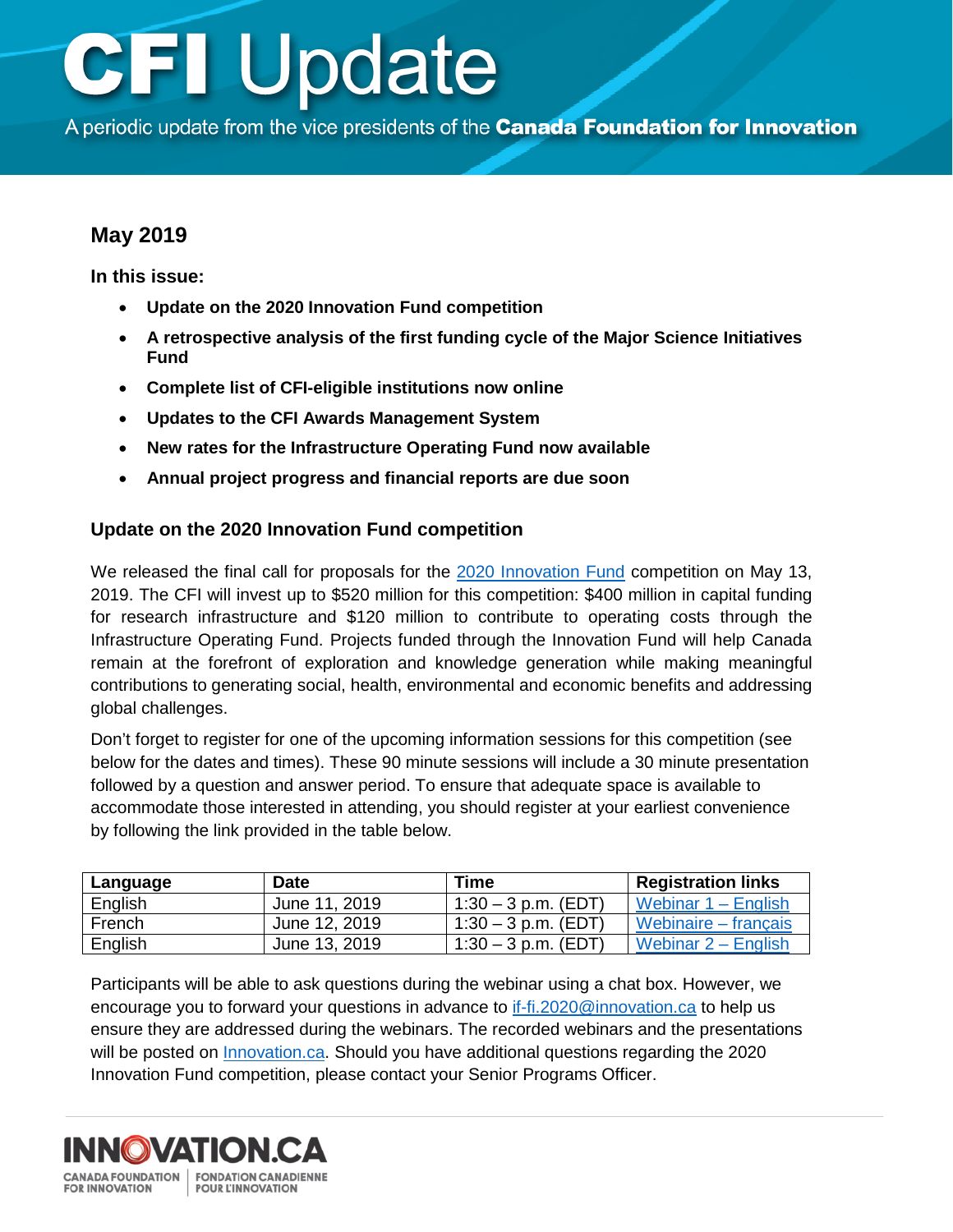# <span id="page-1-0"></span>**CFI Update**

A periodic update from the vice presidents of the **Canada Foundation for Innovation** 

## **A retrospective analysis of the first funding cycle of the Major Science Initiatives Fund**

We published a [new report](https://www.innovation.ca/about/news/report-highlights-impact-program-fund-canadas-nationally-significant-research-facilities) that presents key findings on the advancement of the twelve national research facilities funded through the [Major Science Initiatives Fund](https://www.innovation.ca/awards/major-science-initiatives-fund) between 2012 and 2017. An analysis of the facilities' final performance and financial reports shows that support through the MSI Fund enabled facilities to deliver outstanding and world-class science and that the CFI met the MSI Fund objectives. More precisely, funded facilities were able to fully exploit their technical and scientific capabilities as well as improve their governance and management including long-term strategic and operational planning. With the development and delivery of the MSI Fund, the CFI has created a model of successful support and oversight for national research facilities.

## **Complete list of CFI-eligible institutions now online**

We recently published [a complete list of CFI eligible institutions. I](https://www.innovation.ca/list-eligible-institutions-0)t includes more than 200 Canadian universities, colleges, research hospitals and non-profit research organizations recognized as eligible to apply for, receive and administer funding from the CFI.

### **Updates to the CFI Awards Management System**

An update was applied to the CFI Awards Management System (CAMS) on April 30, 2019.

Notable updates include:

- **We introduced the ability to share contact information for institutional liaisons.** Liaisons can find this option under "manage privileges" in the "Institutional agreement and access privileges" section.
- **The project overview in the "Overview information" section has been enhanced to also include projects that have not been funded.** Previously only funded projects were shown. This will allow institutions to have a more complete view of their applications to the CFI. Review assessment reports have also been added to the content of the project overview.